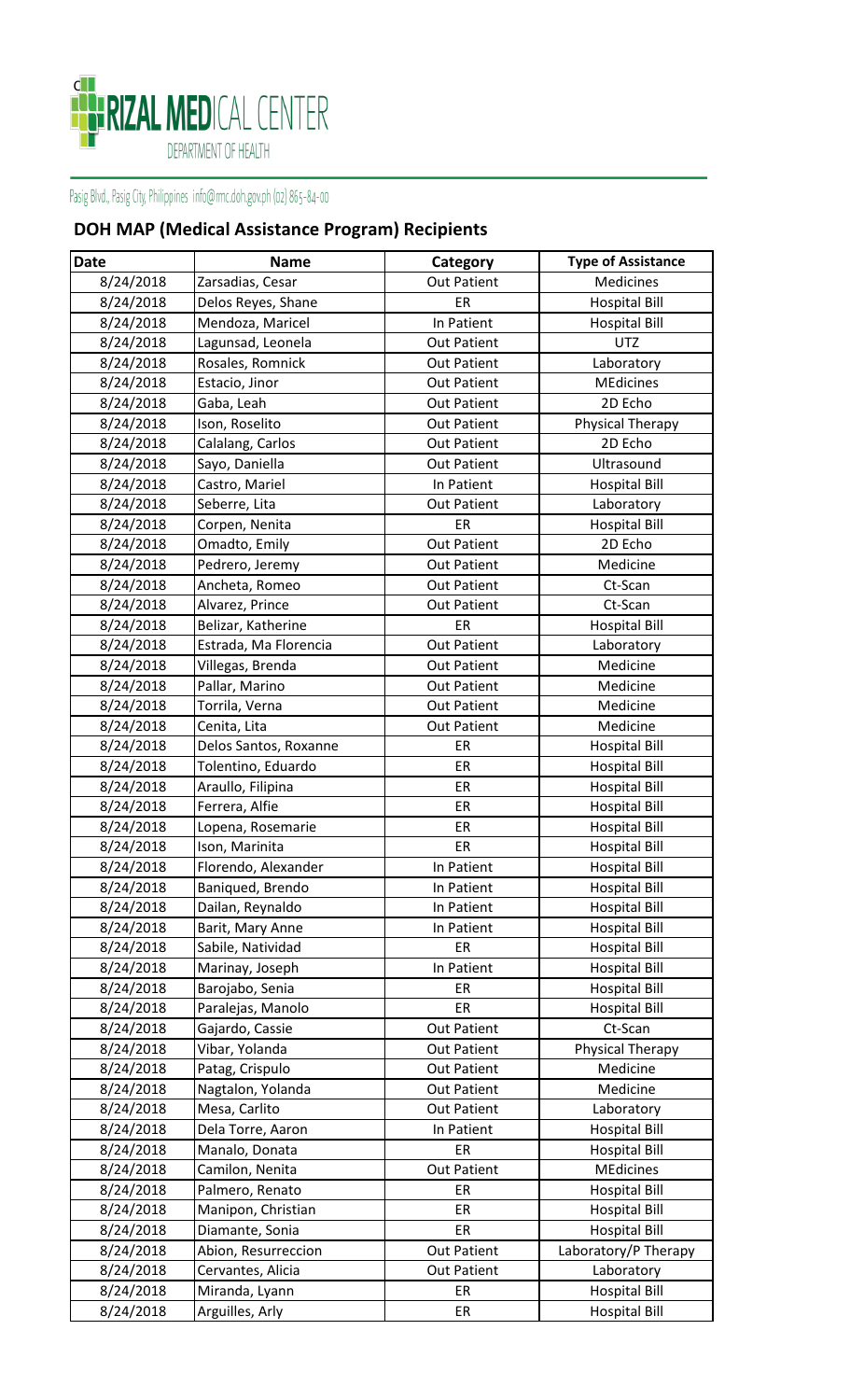| 8/24/2018 | Rosales, Nelida      | ER                 | <b>Hospital Bill</b> |
|-----------|----------------------|--------------------|----------------------|
| 8/24/2018 | Antonio, Marissa     | ER                 | <b>Hospital Bill</b> |
| 8/24/2018 | Ramac, Christopher   | <b>Out Patient</b> | Ct-Scan              |
| 8/24/2018 | Garado, Winefreda    | <b>Out Patient</b> | Laboratory           |
| 8/24/2018 | Mistades, Francesca  | <b>Out Patient</b> | Ct-Scan              |
| 8/24/2018 | Reyes, Renato        | In Patient         | <b>Hospital Bill</b> |
| 8/24/2018 | Franco, Analiza      | ER                 | <b>Hospital Bill</b> |
| 8/24/2018 | Babon, Leticia       | ER                 | <b>Hospital Bill</b> |
| 8/24/2018 | Inding, Arsenia      | ER                 | <b>Hospital Bill</b> |
| 8/24/2018 | Manjares, Socorro    | ER                 | <b>Hospital Bill</b> |
| 8/24/2018 | Benjamin, Custodio   | ER                 | <b>Hospital Bill</b> |
| 8/24/2018 | Torres, Ferdinand    | <b>Out Patient</b> | <b>MEdicines</b>     |
| 8/24/2018 | Belo, Bianca         | In Patient         | <b>Hospital Bill</b> |
| 8/24/2018 | Elardo, Araceli      | <b>Out Patient</b> | Lab/Meds/ECG/Xray    |
| 8/28/2018 | Sanchez, Roberto     | ER                 | <b>Hospital Bill</b> |
| 8/28/2018 | Aragones, Richelle   | ER                 | <b>Hospital Bill</b> |
| 8/28/2018 | Duerme, Jimmy        | In Patient         | <b>Hospital Bill</b> |
| 8/28/2018 | Atilano, Aida        | In Patient         | <b>Hospital Bill</b> |
| 8/28/2018 | Bautista, Merlita    | In Patient         | <b>Hospital Bill</b> |
| 8/28/2018 | Raposa, Lolita       | <b>Out Patient</b> | Laboratory           |
| 8/28/2018 | Edma, Remigia        | <b>Out Patient</b> | Medicines            |
| 8/28/2018 | Gonzales, Flordeliza | <b>Out Patient</b> | Medicines            |
| 8/28/2018 | Marabi, Emiliana     | <b>Out Patient</b> | Medicines            |
| 8/28/2018 | Fajardo, Maximo      | <b>Out Patient</b> | Laboratory           |
| 8/28/2018 | Porras, Jenny        | <b>Out Patient</b> | Laboratory           |
| 8/28/2018 | Arnejon, Jorlyn      | <b>Out Patient</b> | Laboratory           |
| 8/28/2018 | Manera, Thelma       | <b>Out Patient</b> | Medicines            |
| 8/28/2018 | Dayag, Faith         | <b>Out Patient</b> | Laboratory           |
| 8/28/2018 | Bulfa, Jaquelyn      | <b>Out Patient</b> | Laboratory           |
| 8/28/2018 | Aro, Gregorio        | <b>Out Patient</b> | Laboratory           |
| 8/28/2018 | Sefe, Marcelino      | <b>Out Patient</b> | Laboratory/CT Scan   |
| 8/28/2018 | Cinco, Analyn        | <b>Out Patient</b> | CT Scan              |
| 8/28/2018 | Gaviola, Camilo      | <b>Out Patient</b> | CT Scan              |
| 8/28/2018 | Cayetana, Ainer      | In Patient         | <b>Hospital Bill</b> |
| 8/28/2018 | Camangcas, Edna      | In Patient         | <b>Hospital Bill</b> |
| 8/28/2018 | torio, Marilyn       | <b>Out Patient</b> | 2D Echo              |
| 8/28/2018 | Gutierrez, Adeliada  | <b>Out Patient</b> | Laboratory           |
| 8/28/2018 | De leon, Cynthia     | <b>Out Patient</b> | Laboratory/2Decho    |
| 8/28/2018 | Gatdula, Edison      | <b>Out Patient</b> | Laboratory/Medicine  |
| 8/28/2018 | Amador, Jessica      | ER                 | <b>Hospital Bill</b> |
| 8/28/2018 | Columna, Romea       | ER                 | <b>Hospital Bill</b> |
| 8/28/2018 | Rabago, Jessie       | ER                 | <b>Hospital Bill</b> |
| 8/28/2018 | Rebong, Vicente      | In Patient         | <b>Hospital Bill</b> |
| 8/28/2018 | Santos, MA Lira      | <b>Out Patient</b> | <b>MEdicines</b>     |
| 8/28/2018 | Lascano, Marlyn      | In Patient         | <b>Hospital Bill</b> |
| 8/28/2018 | Reyes, Lorna         | In Patient         | <b>Hospital Bill</b> |
| 8/28/2018 | Llarena, Ruel        | Er                 | <b>Hospital Bill</b> |
| 8/28/2018 | Boragay, Vicente     | <b>Out Patient</b> | <b>Hospital Bill</b> |
| 8/28/2018 | Romano, Vicente      | <b>Out Patient</b> | Medicine             |
| 8/28/2018 | Ramos, Shiela Mae    | In Patient         | <b>Hospital Bill</b> |
| 8/28/2018 | Arago, Mildred       | In Patient         | <b>Hospital Bill</b> |
| 8/28/2018 | Oseña, Maribel       | <b>Out Patient</b> | Laboratory           |
| 8/28/2018 | Oseña, Rafael        | <b>Out Patient</b> | Laboratory           |
| 8/28/2018 | Flores, Alexandra    | <b>Out Patient</b> | Ct-Scan              |
| 8/28/2018 | Laitan, Maribel      | In Patient         | <b>Hospital Bill</b> |
| 8/28/2018 | Luna, Eduard Jason   | <b>Out Patient</b> | Medicines            |
| 8/28/2018 | Elocre, Oligario     | <b>Out Patient</b> | <b>MEdicines</b>     |
| 8/28/2018 | Madriaga, Rosalinda  | <b>Out Patient</b> | <b>Hospital Bill</b> |
| 8/28/2018 | Realuyo, Jesabel     | In Patient         | <b>Hospital Bill</b> |
| 8/28/2018 | Piol, Flora          | <b>Out Patient</b> | Laboratory           |
| 8/28/2018 | Villanueva, Elisa    | <b>Out Patient</b> | Medicines            |
|           |                      |                    |                      |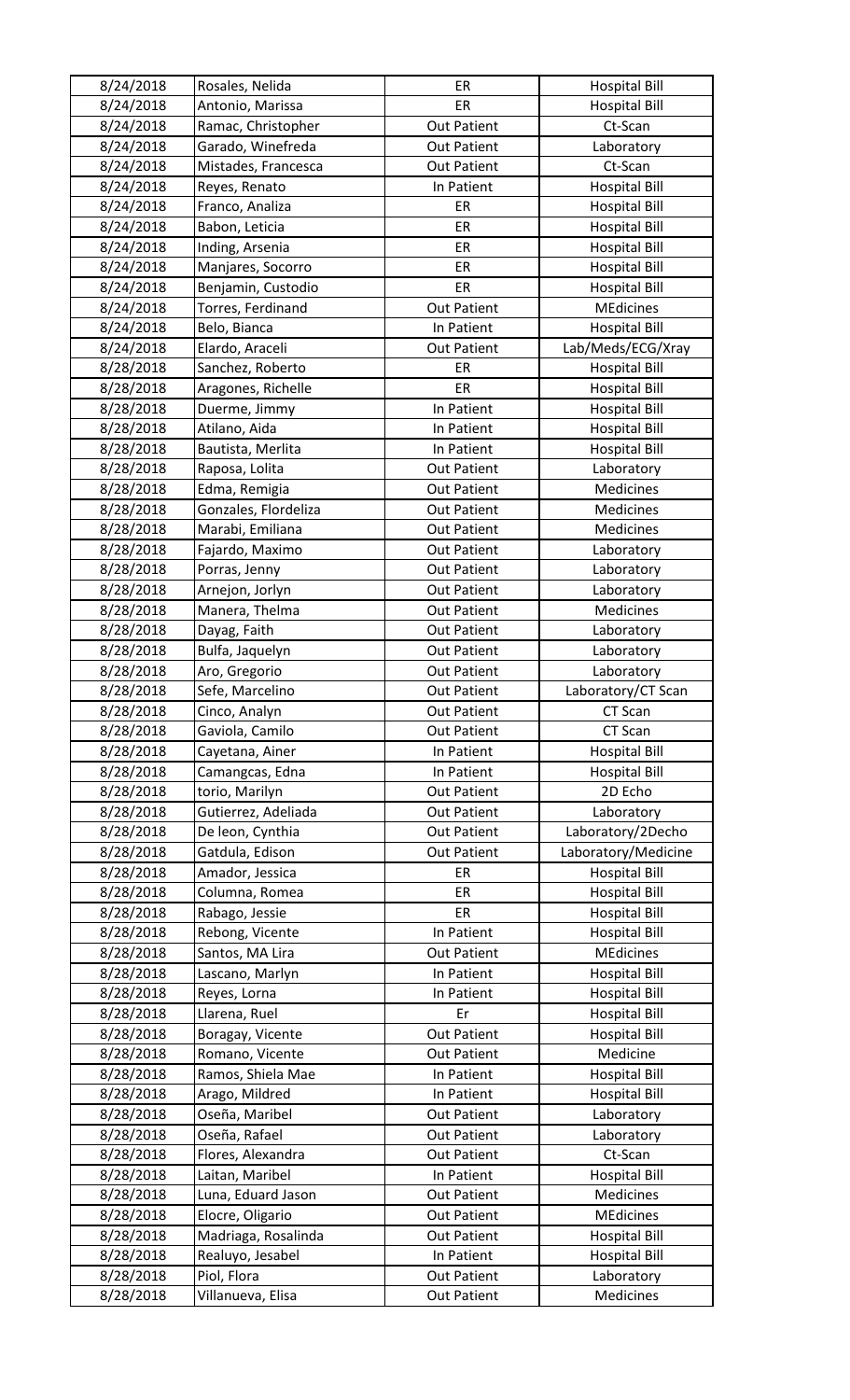| 8/28/2018              | Borda, Leoncia                     | <b>Out Patient</b> | Laboratory                         |
|------------------------|------------------------------------|--------------------|------------------------------------|
| 8/28/2018              | Bandino, Mark                      | <b>Out Patient</b> | Medicines                          |
| 8/28/2018              | Gardiner, Violeta                  | <b>Out Patient</b> | Medicines                          |
| 8/28/2018              | Jambalos, Gellina Mae              | In Patient         | <b>Hospital Bill</b>               |
| 8/28/2018              | Banocia, Luningning                | <b>Out Patient</b> | Medicines                          |
| 8/28/2018              | Aberin, Renee Rose                 | <b>Out Patient</b> | Laboratory                         |
| 8/28/2018              | De Guzman, Jovin Venneth           | In Patient         | <b>Hospital Bill</b>               |
| 8/28/2018              | Nardo, Carolina                    | <b>Out Patient</b> | Laboratory                         |
| 8/28/2018              | Falcotelo, Flordeliza              | <b>Out Patient</b> | Medicines                          |
| 8/28/2018              | Bernabe, Evelyn                    | <b>Out Patient</b> | Laboratory                         |
| 8/28/2018              | Dela Paz, Avelina                  | <b>Out Patient</b> | Medicines                          |
| 8/28/2018              | Gonzales, Merly                    | In Patient         | <b>Hospital Bill</b>               |
| 8/28/2018              | Lucas, Isaac                       | ER                 | <b>Hospital Bill</b>               |
| 8/28/2018              | Marinay, John clark                | ER                 | <b>Hospital Bill</b>               |
| 8/29/2018              | Pagkalinawan, Divina               | <b>Out Patient</b> | Laboratory                         |
| 8/29/2018              | Victorino, Salome                  | <b>Out Patient</b> | Laboratory                         |
| 8/29/2018              | Gutierrez, Edgar                   | ER                 | <b>Hospital Bill</b>               |
| 8/29/2018              | Lumiguid, Nathaniel                | In Patient         | <b>Hospital Bill</b>               |
| 8/29/2018              | Pangonte, Ayeena                   | ER                 | <b>Hospital Bill</b>               |
| 8/29/2018              | Maestrecampo, Gally                | ER                 | <b>Hospital Bill</b>               |
| 8/29/2018              | Bacocanag, Violeta                 | In Patient         | <b>Hospital Bill</b>               |
| 8/29/2018              | Quirimit, Rissen Naz               | ER                 | <b>Hospital Bill</b>               |
| 8/29/2018              | Caaya, Romeo Sr                    | ER                 | <b>Hospital Bill</b>               |
| 8/29/2018              | Badayos, Carmelita                 | In Patient         | <b>Hospital Bill</b>               |
| 8/29/2018              | Raymundo, Aida                     | <b>Out Patient</b> | Laboratory                         |
| 8/29/2018              | Parian, Dallyn                     | In Patient         | <b>Hospital Bill</b>               |
| 8/29/2018              | Ibabao, Adrian                     | In Patient         | <b>Hospital Bill</b>               |
| 8/29/2018              | Azul, Natalie Kate                 | In Patient         | <b>Hospital Bill</b>               |
| 8/29/2018              | Cruz, Ria                          | In Patient         | <b>Hospital Bill</b>               |
| 8/29/2018              | Diño, Daniel                       | In Patient         | <b>Hospital Bill</b>               |
| 8/29/2018              | Cachuela, Alas James               | In Patient         | <b>Hospital Bill</b>               |
| 8/29/2018              | Mohammad, Guiamalodin              | In Patient         | <b>Hospital Bill</b>               |
| 8/29/2018              | Lucena, Charlie III                | <b>Out Patient</b> | Laboratory/UTZ                     |
| 8/29/2018              | Borden, Rose Mark                  | In Patient         | <b>Hospital Bill</b>               |
| 8/29/2018              | Vercerio, Ricarddo                 | ER                 | <b>Hospital Bill</b>               |
| 8/29/2018              | Salvador, Delfin                   | ER                 | <b>Hospital Bill</b>               |
| 8/29/2018              | Samañego, Virginia                 | ER                 | <b>Hospital Bill</b>               |
| 8/29/2018              | Villasiñor, Analiza                | ER                 | <b>Hospital Bill</b>               |
| 8/29/2018              | Aldiano, Eduardo                   | ER                 | <b>Hospital Bill</b>               |
| 8/29/2018              | Bascuña, Benjamin                  | ER                 | <b>Hospital Bill</b>               |
| 8/29/2018              | Pagkalinawan, Jaime                | ER                 | <b>Hospital Bill</b>               |
| 8/29/2018              | Blaza, Romeo                       | ER                 | <b>Hospital Bill</b>               |
| 8/29/2018              | Macamay, Jefferson                 | ER                 | <b>Hospital Bill</b>               |
| 8/29/2018              | Basquiña, Rotsen                   | ER                 | <b>Hospital Bill</b>               |
| 8/29/2018              | Goyon, Arlene                      | ER                 | <b>Hospital Bill</b>               |
| 8/29/2018              | Taporco, Joanner                   | In Patient         | <b>Hospital Bill</b>               |
| 8/29/2018              | Rañada, Rufino                     | ER                 | <b>Hospital Bill</b>               |
| 8/29/2018              | Vidal, Remito                      | ER                 | <b>Hospital Bill</b>               |
| 8/29/2018              | Bautista, Mikel                    | ER                 | <b>Hospital Bill</b>               |
| 8/29/2018              | Roldan, Guillermo                  | ER                 | <b>Hospital Bill</b>               |
| 8/29/2018              | Tuasic, Roneco                     | ER                 | <b>Hospital Bill</b>               |
| 8/29/2018              | Villete, Edgar                     | ER                 | <b>Hospital Bill</b>               |
| 8/29/2018              | Ledda, Joan                        | In Patient         | <b>Hospital Bill</b>               |
| 8/29/2018              | Santos, Ofelia                     | ER                 | <b>Hospital Bill</b>               |
| 8/29/2018              | Del Rosario, Rheybert              | ER                 | <b>Hospital Bill</b>               |
|                        |                                    | ER                 | <b>Hospital Bill</b>               |
| 8/29/2018              | Roque, Mario                       |                    |                                    |
| 8/29/2018              | Tuico, Jhon Xyros                  | ER                 | <b>Hospital Bill</b>               |
| 8/29/2018              | Paramil, Joel                      | ER                 | <b>Hospital Bill</b>               |
| 8/29/2018              | Mena, Rolando                      | ER                 | <b>Hospital Bill</b>               |
|                        |                                    |                    |                                    |
| 8/29/2018<br>8/29/2018 | Viar, Rachelyn<br>Joaquin, Mariane | ER<br>Out Patient  | <b>Hospital Bill</b><br>Laboratory |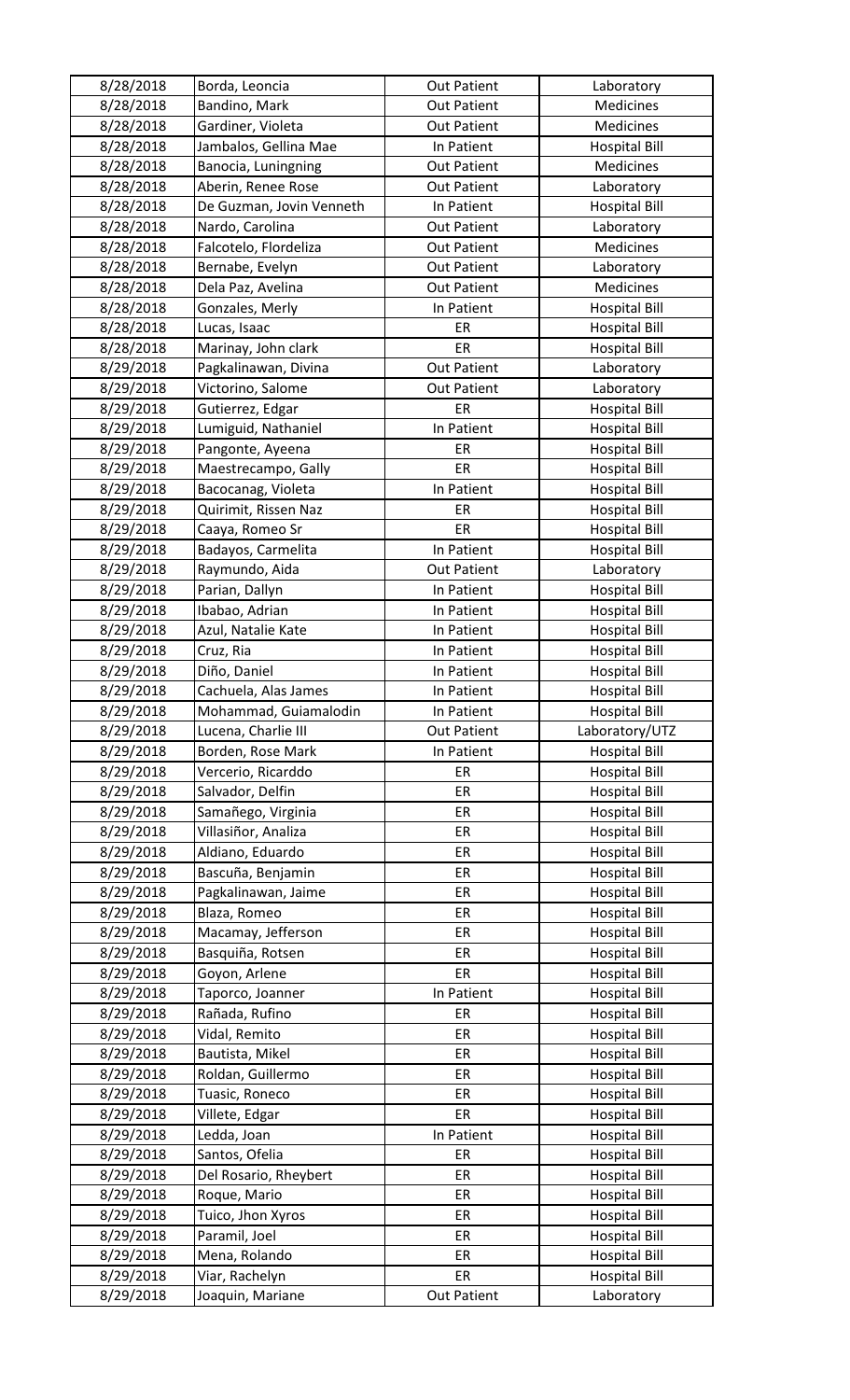| 8/29/2018 | Elera, Carla           | ER                                       | <b>Hospital Bill</b>          |
|-----------|------------------------|------------------------------------------|-------------------------------|
| 8/29/2018 | Tiu, Santos            | ER                                       | <b>Hospital Bill</b>          |
| 8/29/2018 | Sy, Angela             | ER                                       | <b>Hospital Bill</b>          |
| 8/29/2018 | Agon, Melinda          | In Patient                               | <b>Hospital Bill</b>          |
| 8/29/2018 | Postre, Ma Fatima      | In Patient                               | <b>Hospital Bill</b>          |
| 8/29/2018 | Gutierrez, Rogelio     | ER                                       | <b>Hospital Bill</b>          |
| 8/29/2018 | Dula, Lucia            | ER                                       | <b>Hospital Bill</b>          |
| 8/29/2018 | Rosatazo, Joanna Marie | ER                                       | <b>Hospital Bill</b>          |
| 8/29/2018 | Razon, Felix           | <b>Out Patient</b>                       | Laboratory                    |
| 8/29/2018 | Sarenio, Jenelyn       | <b>Out Patient</b>                       | Laboratory                    |
| 8/29/2018 | Buncaras, Clemente JR  | <b>Out Patient</b>                       | <b>MEdicines</b>              |
| 8/29/2018 | Cadangdang, Jackilyn   | <b>Out Patient</b>                       | <b>MEdicines</b>              |
| 8/29/2018 | Barrientos, Freddie    | <b>Out Patient</b>                       | <b>MEdicines</b>              |
| 8/29/2018 | Elorde, Raychielle     | ER                                       | <b>Hospital Bill</b>          |
| 8/29/2018 | Villa, Benedicto       | <b>Out Patient</b>                       | 2D Echo                       |
| 8/29/2018 | Hukom, Rose            | <b>Out Patient</b>                       | <b>UTZ</b>                    |
| 8/29/2018 | Pines, Jessie Anne     | Out patient                              | Laboratory                    |
| 8/29/2018 | Maceda, Estelita       | Out patient                              | Laboratory                    |
| 8/29/2018 | Cadampog, Christian    | <b>Out Patient</b>                       | CT Scan                       |
| 8/29/2018 | Villapando, Julian     | <b>Out Patient</b>                       | 2D Echo                       |
| 8/29/2018 | Formanes, Concepcion   | <b>Out Patient</b>                       | Laboratory                    |
| 8/29/2018 | Llagas, Maribel        | ER                                       | <b>Hospital Bill</b>          |
| 8/29/2018 | Teodoro, Severino      | ER                                       | <b>Hospital Bill</b>          |
| 8/29/2018 | Noriel, Rhogie         | ER                                       | <b>Hospital Bill</b>          |
| 8/29/2018 | Castro, Jackie Ron     | ER                                       | <b>Hospital Bill</b>          |
| 8/29/2018 | Paderes, Dante         | ER                                       | <b>Hospital Bill</b>          |
| 8/29/2018 | Sayson, Teresita       | <b>Out Patient</b>                       | Medicines                     |
| 8/29/2018 | Vasquez, Agnes         | <b>Out Patient</b>                       | Medicines                     |
| 8/29/2018 | Decepida Juanito       | <b>Out Patient</b>                       | Laboratory/Xray/ECG           |
| 8/29/2018 | Evangelista, Virginia  | <b>Out Patient</b>                       | Medicines                     |
| 8/29/2018 | Villas, Michael        | <b>Out Patient</b>                       | Meds/UTZ                      |
| 8/29/2018 | Peñarez, Kris-Khael    | ER                                       | <b>Hospital Bill</b>          |
| 8/29/2018 | Demandante, Nestor     | <b>Out Patient</b>                       | Laboratory/CT Scan            |
| 8/29/2018 | Araza, Jireah          | <b>Out Patient</b>                       | Meds/Eye Procedure            |
| 8/29/2018 | Teodoro, Jesuzette     | <b>Out Patient</b>                       | Laboratory                    |
| 8/29/2018 | Villamor, Amabelle     | <b>Out Patient</b>                       | Laboratory                    |
| 8/29/2018 | Asilo, Aline Rom       | <b>Out Patient</b>                       | Laboratory                    |
| 8/29/2018 | Jacla, Leonida         | <b>Out Patient</b>                       | Medicine                      |
| 8/29/2018 | Abenir, Joana Marie    | In Patient                               | <b>Hospital Bill</b>          |
| 8/29/2018 | Abenir, Janna Elaine   | In Patient                               | <b>Hospital Bill</b>          |
| 8/29/2018 | Saraos, Jane           | In Patient                               | <b>Hospital Bill</b>          |
| 8/29/2018 | Roldan, Rogelio        | <b>Out Patient</b>                       | Laboratory/CT scan            |
| 8/29/2018 | Arzadan, Karen         | <b>Out Patient</b>                       | CT Scan                       |
| 8/29/2018 | Coligado, Leopoldo     | <b>Out Patient</b>                       | Medicines                     |
| 8/29/2018 | Cruz, Edilberto        | <b>Out Patient</b>                       | Medicines                     |
| 8/29/2018 | Ellado, Efren          | In Patient                               | <b>Hospital Bill</b>          |
| 8/29/2018 | Villareal, Rodrigo     | <b>Out Patient</b>                       | Medicine                      |
| 8/29/2018 | De Borja, Elvira       |                                          | Laboratory/Med/ECG            |
| 8/29/2018 | Aristain, Herminio     | <b>Out Patient</b><br><b>Out Patient</b> | Laboratory                    |
| 8/29/2018 | Salvador, Remedios     | <b>Out Patient</b>                       | Medicines                     |
| 8/29/2018 | Merida, Vergie         | <b>Out Patient</b>                       | Laboratory                    |
| 8/29/2018 | Gumilao, Alfonso       | <b>Out Patient</b>                       | Laboratory/Meds               |
| 8/29/2018 | Embuestro, Vanessa     | In Patient                               | <b>Hospital Bill</b>          |
| 8/29/2018 | Dumato, Misael         | <b>Out Patient</b>                       | Medicines                     |
| 8/29/2018 | Kalaquian, Ruthelyn    |                                          |                               |
|           |                        | <b>Out Patient</b>                       | P Therapy<br><b>MEdicines</b> |
| 8/29/2018 | Caingcoy, Carmelita    | <b>Out Patient</b>                       |                               |
| 8/29/2018 | Cortez, Rosalie        | In Patient                               | <b>Hospital Bill</b>          |
| 8/29/2018 | Naval, Christopher     | <b>Out Patient</b>                       | Laboratory/Sputum             |
| 8/29/2018 | Estrella, Marilou      | <b>Out Patient</b>                       | Medicines                     |
| 8/29/2018 | Babista, Sahirah       | In Patient                               | <b>Hospital Bill</b>          |
| 8/29/2018 | Seberre, Lita          | <b>Out Patient</b>                       | Laboratory                    |